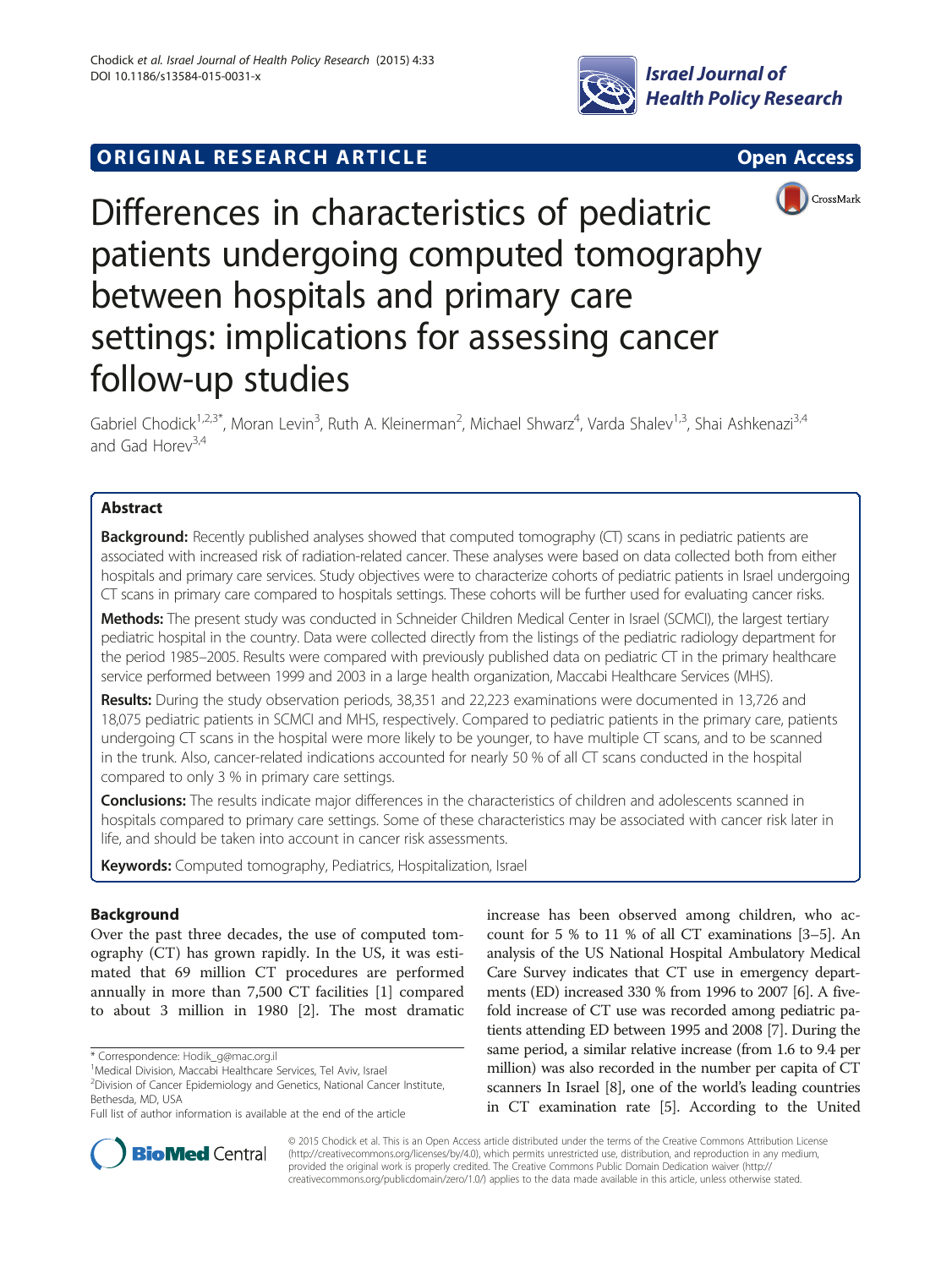Nations Scientific Commission on the Effects of Atomic Radiation 2000 report, CT scan rate in Israel is 78 per 1000 capita compared to an average of 48 in countries with similar healthcare level [\[5](#page-5-0)]. In order to control the use of CT, the number of CT scanners in Israel is closely regulated by the Ministry of Health and current regulations allow only one scanner per 125,000 inhabitants. Thus, Israel still has a relatively small number of CT scanners per capita compared to an average of 20 per million among other countries of the Organization for Economic Co-operation and Development (OECD) [[9\]](#page-5-0).

Compared to adults, pediatric patients are at an elevated risk for developing radiation-related cancer [\[10](#page-5-0)]. This has been attributed to their developing and rapidly dividing tissues, longer lifetime period at risk for developing cancer and other radiation-related diseases, slimmer body walls and reduced radiation filtering effect, as well as higher radiation exposure from a fixed set of CT parameters in unadjusted machines [\[11\]](#page-5-0).

The awareness concerning radiation dose and possible cancer risks associated with pediatric CT scans has increased following the publication of several epidemiological studies on this issue that found higher cancer risk with increasing exposure to CT scans. These recently published retrospective cohort studies have estimated long-term cancer risk associated with pediatric CT using data obtained from primary care data [[12](#page-5-0)] or from hospitals [\[13](#page-5-0)–[15](#page-5-0)], but not from both sources. They have been criticized for not correcting for potential confounding by predisposing factors known to be associated with increased lifetime cancer risk. The most important overlooked confounders are the medical settings and conditions that prompt the CT scan that is often referred to as 'confounding by indication' [[16](#page-5-0)].

To better assess the potential confounding in such observational studies, it is essential to illustrate differences in indications for CT and other characteristics of patient scanned in the community compared to hospitals that may potentially affect lifetime cancer risk. This is particularly important as other cohort studies are underway in number of countries, including the EPI-CT in Europe [\[17\]](#page-5-0). Due to its high CT utilization rate and its one of the youngest societies in the Western world [\[18](#page-5-0)], Israel provide a unique opportunity to examine patterns of pediatric CT utilization and its potential risks. The objectives of the present analysis were therefore a) to describe the Israeli pediatric CT hospital and community care study cohorts and b) to present important differences between patients undergoing CT scans in community settings and hospitals with regard to potential cancer risk factors. These cohorts are planned to be used in the future to retrospectively assess CT-related cancer risk.

#### Methods

To allow the examination of long-term effects and sufficient follow-up time, the Israeli study cohorts were

based on pediatric patients who had a CT scan at least ten years ago in community-based or hospital-based settings. The community-based cohort, includes members of a large Israeli health organization (Maccabi Healthcare Services, MHS) scanned between 1999 and 2003 as presented in our earlier study [[19\]](#page-5-0). The hospitalbased cohort includes patients scanned in Schneider Children Medical Center in Israel (SCMCI), the largest tertiary pediatric medical center in the country. This 250 bed hospital accounts for 12 % of the total number of pediatric inpatient beds in Israel. It operates seven operating rooms and provides care to 140,000 outpatients annually.

Data were collected directly from the listings of the pediatric radiology department at SCMCI since the introduction of CT to the organization in December 1985 until the end of 2005. We identified all department records from the period prior to the establishment of SCMCI in 1991, when it operated as part of SCMCI. Study data were manually extracted from the paper records by a trained study research assistant (M.L.) and recorded into an excel datasheet. The recorded data included patient unique national identity card number, date of birth, sex, number and types of CT examinations, body site of examination, use of contrast material, and indication for the CT examination. Validation of the paper records of the CT included in the study, was done by searching for an indication of CT scan in the computerized Radiology Information Systems (RIS). For 95 % of CT scans analyzed in this study, an electronic documentation has been found.

CT examinations were described in relation to trends over calendar years with available data, patient ages and sex at examination, frequency of repeated examinations, and region of the body that was scanned. We used four categories of body regions; head, face and neck, trunk (abdomen/pelvis, chest, and spine), and extremities [\[19](#page-5-0)]. Comparisons in distribution of body regions between SCMCI and MHS were made for the period 1999–2003 for which data from both organization were available.

The data collected for this study were analyzed using descriptive statistical procedures, including calculating mean and standard deviation (SD) for continuous variables, and frequencies and percentages, along with cross-tabulation chi-squared tests for categorical variables. All statistical analyses were done using a standard statistical software package (IBM SPSS version 18, Chicago, IL, USA). This study protocol was approved by the local review board and did not to require individual patient-level consent.

#### Results

During the study observation periods, 38,351 and 22,223 examinations were documented in 13,726 and 18,075 pediatric patients in SCMCI and MHS, respectively.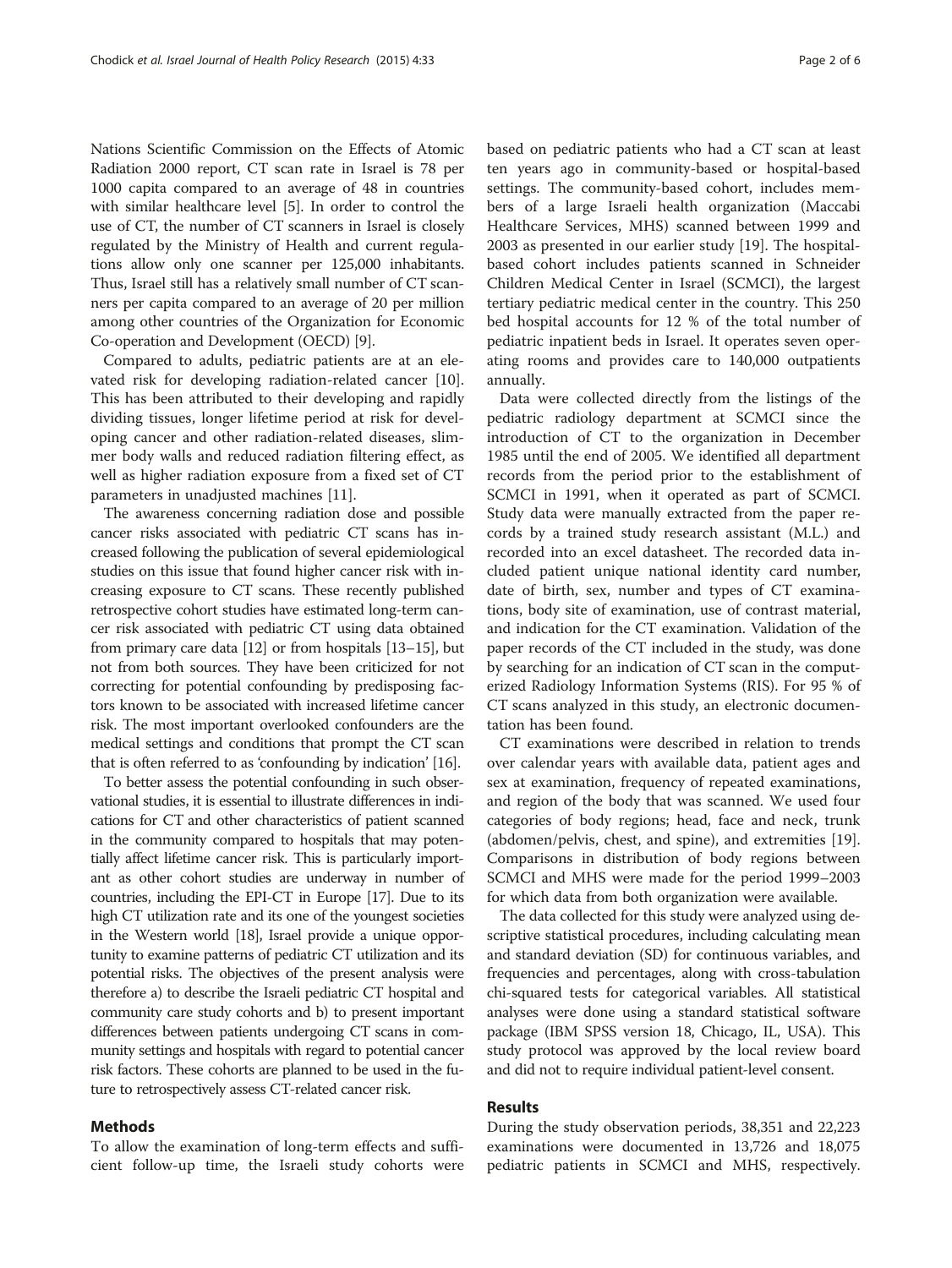Temporal analysis indicates a rise in the number of CT examinations in SCMCI between the years 1986 (0.3 % of patients, 103 scans) to 1996 (7.5 % of patients, 2946 scans), with an ongoing decline since 1998.

Patients having CT scans in SCMCI had a lower mean age at CT examination  $(7.7 \, y, SD = 5.4 \, y)$  compared with pediatric patients examined in MHS (mean 11.1 y,  $SD = 5.5$  y). Children in their second year of life accounted for 9 % of pediatrics patients undergoing CT scans in SCMCI, compared to 3 % in MHS (Fig. 1), whereas the opposite pattern was observed at age 18 years where 9 % of MHS patients receiving a CT scan compared to 3 % of SCMCI patients. The number of patients receiving CT scans decreased with age at SCMCI, whereas the number of patients having a CT scan increased with age at MHS. Males accounted for 57 % of all patients undergoing scans in SCMCI and in MHS with little differences across age groups.

The most frequent (37.3 %) indication for CT examination in SCMCI was malignancy or suspected malignancy (Table [1\)](#page-3-0), compared with only 3 % of diagnoses indicating a malignancy in MHS. The proportion of this indication among SCMCI patients increased with increasing age, from 27 % among toddlers aged less than five years to 51 % among examined adolescents (15 y to 18 y). An inverse relationship with increasing age was observed for diseases of the nervous system and sense organs (22.2 % among toddlers compared to 8.7 % among adolescents). Infectious diseases accounted for 27.3 % of scans in MHS, compared to 4.2 % in SCMCI. Diseases of nervous system and sense organs and of trauma, accounted for a similar proportion of all indications or diagnoses in both data sources (approximately 15 % and 10 %, respectively).

In restricting comparisons to a common observation period (1999 to 2003), the cranium was the most frequently scanned body region both in SCMCI (46 %) and MHS (56 %). In all age groups, head CTs accounted for a substantially lower proportion of all scans compared to their proportion in MHS (Fig. [2\)](#page-3-0). Scans of the trunk accounted for 49 % of all CT examinations in SCMCI, compared to only 23 % in MHS. Use of contrast material was documented in 30.3 % of the scans.

Major differences between MHS and SCMCI were found in frequency of repeated CT scans. In the MHS primary health care cohort, 15 % of patients having CT scans had a prior examination within the 5-year period of study, whereas more than half (58 %) of tertiary medical center patients in had a repeated CT examination at the same institution during the follow-up period, and 11.6 % had 15 or more scans (Table [2\)](#page-4-0). The most common diagnosis among patients with repeat exams was cancer or suspected malignancy.

#### **Discussion**

The present report describes the utilization of pediatric CT in the largest pediatric tertiary medical center in Israel over a period of 20 years, since the introduction of this technology into the radiology department. The results indicate major differences between pediatric patients undergoing CT in a tertiary hospital compared to children and adolescents scanned in the primary health care service [[19\]](#page-5-0) with respect to risk factors that can be associated with a higher cancer incidence later in life. Firstly, patients scanned in SCMCI were relatively younger compared to those undergoing CT examination in the community. Younger age at exposure is related to increased relative risk for radiation-related cancer risk. It has been shown that the incidence relative risk of cancer associated with CT in children aged 1–4 years is 1.72 (1.44 to 2.05) [[20\]](#page-5-0), which is substantially higher than the relative risk of 1.21 among children aged 10 or above.

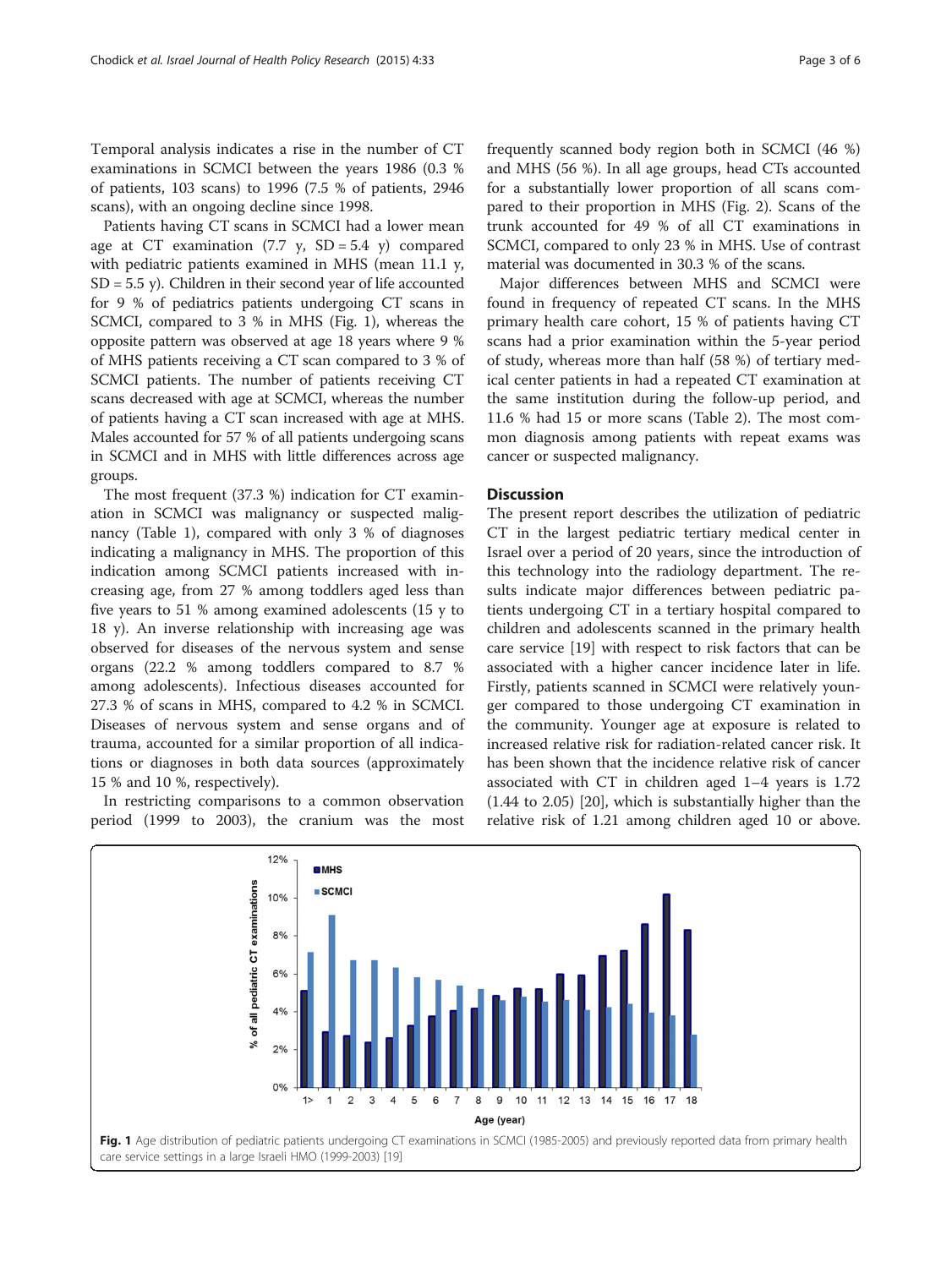<span id="page-3-0"></span>Table 1 Distribution of indications for pediatric CT, Schneider Children's Medical Center in Israel 1985–2005, and Maccabi healthcare services (1999–2003)

| Indication          | % of all CT examination |            |  |  |
|---------------------|-------------------------|------------|--|--|
|                     | <b>SCMCI</b>            | <b>MHS</b> |  |  |
| Cancer              | 37.30 %                 | 3.30 %     |  |  |
| Nervous system      | 16.80 %                 | 14.40 %    |  |  |
| Other/unknown       | 28.50 %                 | 41.60 %    |  |  |
| Trauma              | 10.00 %                 | 10.10 %    |  |  |
| Infectious diseases | 4.20 %                  | 27.3%      |  |  |
| Endocrine disorder  | 3.20 %                  | 3.30 %     |  |  |

<sup>a</sup>Diseases of respiratory or digestive system

This is of a particular concern in light of the sizeable proportion of individuals in SCMCI cohort (nearly half of the total scanned cohort) that have undergone repeat studies within a period of one year. According to one cohort study, the use of CT scans in children with a cumulative dose of about 50 mGy was associated with a nearly three-fold higher risk of incident leukemia and doses of about 60 mGy almost tripled the risk of brain tumors [\[13\]](#page-5-0).

Secondly, a much greater proportion (50 %) of the SCMCI patients were scanned due to an indication of malignancy or cancer-related conditions, compared to only 3 % in primary health care settings. History of cancer or precancerous condition in children is associated with an increased risk of second malignancies [\[21](#page-5-0)].

Therefore, hospital-based cohorts of pediatric patients undergoing CT examination are at higher risk of cancer development compared to primary care cohorts. Third, an additional potential for increased cancer risk in our cohort arises from the distribution of scanned body regions. The present study population was characterized by a larger proportion of trunk scans that accounted for nearly half of all CT examinations. Trunk CT scans have been associated with a higher lifetime attributable risks of solid cancer compared to head CT [[20\]](#page-5-0). Future analyses should therefore take into account these potential confounders and biases in estimating cancer risk and may benefit from assessing adjusted cancer risk rates of unexposed individuals as well as conducting sensitivity analyses for various indications for CT examinations.

While studies from the UK [[22](#page-5-0)] and the US [[23\]](#page-5-0) indicate that the use of pediatric CT has been growing during mid-1990's and early 2000's, a more updated data indicates a steady decline in CT utilization as a proportion of all imaging studies in pediatric facilities across North America [[24\]](#page-5-0). Similarly, we found a gradual decrement in number of CT scans performed since 1998 in the SCMCI. While the growth of use has been previously explained by a lower threshold for ordering these studies in routine clinical practice, the decline in use since late 1990's is probably due to the introduction of new devices to SCMCI that do not involve ionizing radiation, including magnetic resonance imaging (MRI), that has been increasingly used at SCMCI since 1995 similar to pediatric facilities in the US [\[24](#page-5-0)]. During this period, the use of

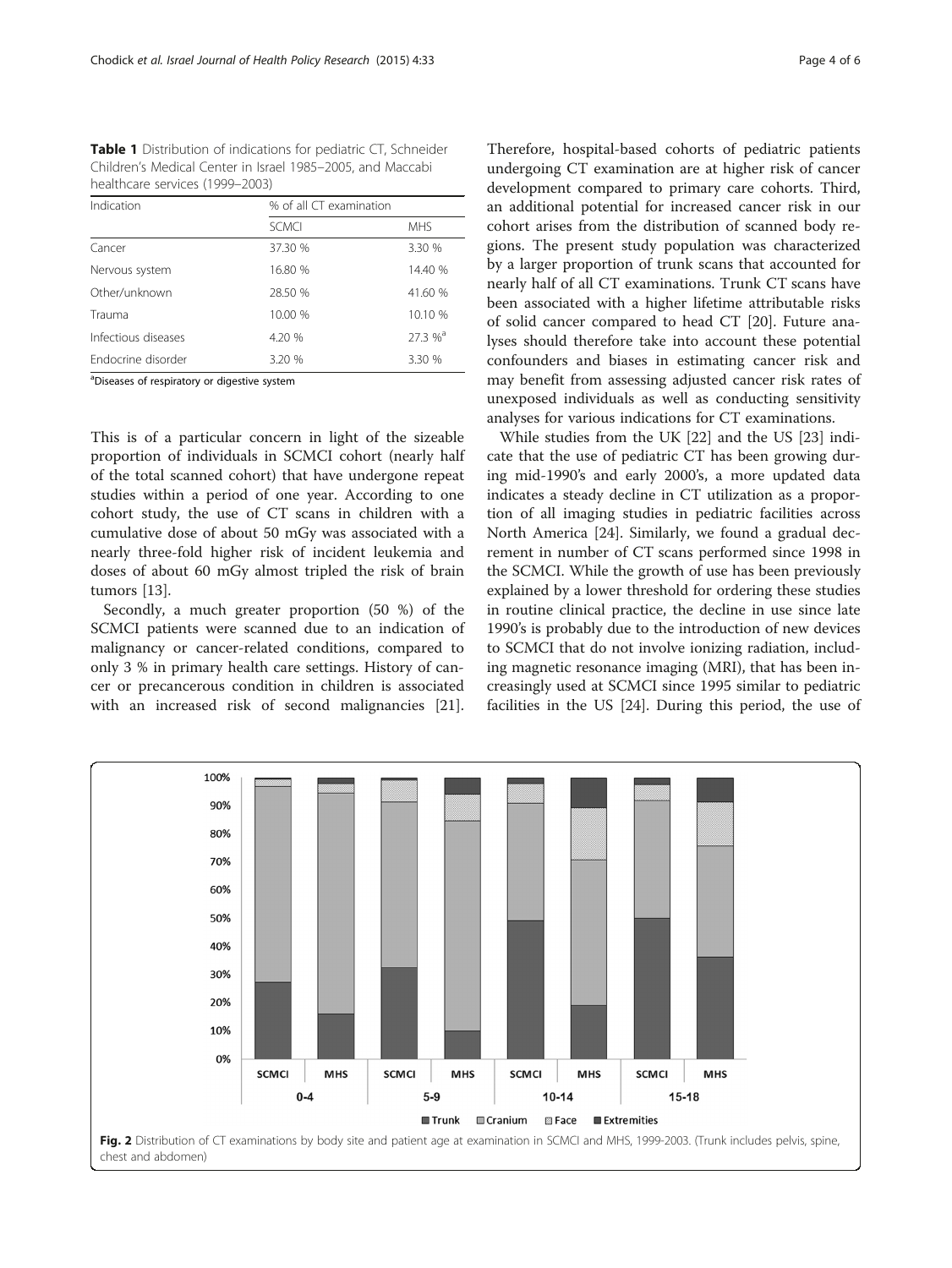| No. of<br>scans |              | Age group, years |              |            |              |            |              |            | Total        |            |
|-----------------|--------------|------------------|--------------|------------|--------------|------------|--------------|------------|--------------|------------|
|                 | $<$ 5        |                  | $5-9$        |            | $10 - 14$    |            | $15 - 18$    |            |              |            |
|                 | <b>SCMCI</b> | <b>MHS</b>       | <b>SCMCI</b> | <b>MHS</b> | <b>SCMCI</b> | <b>MHS</b> | <b>SCMCI</b> | <b>MHS</b> | <b>SCMCI</b> | <b>MHS</b> |
| $1 - 4$         | 42.6 %       | 64.1 %           | 41.3 %       | 85.5 %     | 33.1 %       | 87.9 %     | 34.6 %       | 89.4 %     | 42.0 %       | 84.9 %     |
| $5 - 9$         | 24.5 %       | 33.8 %           | 25.4 %       | 13.6 %     | 20.7 %       | 1.3 %      | 25.1 %       | 10.1 %     | 24.5 %       | 14.2 %     |
| $10 - 14$       | 21.9 %       | 1.7%             | 20.7 %       | 0.7%       | 25.4 %       | 0.7%       | 21.4 %       | 0.4%       | 21.9 %       | 0.7%       |
| $15+$           | 11.0 %       | 0.4%             | 12.6 %       | 0.2%       | 20.7 %       | 0.1%       | 18.9 %       | 0.1%       | 11.6 %       | 0.1%       |
| Total           | 100.0 %      | 100.0 %          | 100.0 %      | 100.0 %    | 100.0 %      | 100.0 %    | 100.0 %      | 100.0 %    | 100.0 %      | 100.0 %    |

<span id="page-4-0"></span>Table 2 Distribution of number of CT scans per patient, by age group in SCMCI and MHS

MRI in the general population of Israel has increased from 6 per 1000 in 1995 to 10 per 1000 in 2005 [\[25\]](#page-5-0).

Similar to recently published studies [\[12](#page-5-0), [22, 23\]](#page-5-0), imaging of the cranium was one of the most common organs scanned both in SCMCI and in MHS, particularly among young children. One of the main reasons for conducting pediatric CT scans is headache [\[26](#page-5-0)]. Although neuroimaging is considered unnecessary in the diagnosis of headache when no other neurologic symptoms are present to rule out serious intracranial pathology, a recently published retrospective research study reported that 26 % of the children with medical claims for headache underwent CT scan, 75 % of them within 1 month of index diagnoses [\[27](#page-5-0)]. These results underline the need for increased awareness regarding the appropriate use of these procedures and balancing the long-term risks inherent in radiation exposure with the necessity for making clinical decisions.

The risks of radiation exposure in children are also not restricted to the development of cancer. For example, repeated head CT that includes imaging of the lens of the eye may increase the risk of later cataract formation [\[28](#page-5-0)]. The orbits comprised 3 % of the pediatrics CT scans in SCMCI. New studies have suggested an elevated risk for the development of cataract in populations exposed to doses of ionizing radiation well below the previous reported threshold for radiation cataract, which was 2.0 Gy [[28](#page-5-0)]. These findings reinforce the importance of judicious use of imaging procedures that utilize ionizing radiation, particularly in children.

There are several strengths that should be pointed out in our research. The first is a large sample size, due to the documentation of all the CT scans in SCMCI over 20 years, since the introduction of CT to the organization. Secondly, the initial collection of data took place in the radiology department, with the full cooperation of the department head and data were abstracted from the original examinations books. Radiologists had recorded the CT exam data in the books, ensuring that we had a good quality data. Several study limitations should be discussed. The first is selection bias. SCMCI is a tertiary children's hospital and therefore receives more

sick and complicated pediatric patients than seen in primary medical facilities. However, because of those differences, the characterization of the CT usage pattern and comparison between the two facilities is important for the more accurate understanding of the pediatrics CT usage in Israel. In addition, some of the pediatric patients could have been scanned in the referring hospitals and not document in the current study. Therefore, our assessments of repeated CT examinations are probably underestimated.

The utilization rate of pediatric CT in our study peaked in the late 1900s and early 2000s, and seems to be dropping since. The increased public awareness to cancer risks associated with CT scans and the need for patient-specific CT examinations in young patients, has rowsep="1"resulted in the Image Gently campaign, targeting towards images that provides diagnostic image quality at the lowest possible radiation dose (As Low As Reasonably Achievable, or ALARA) [[29](#page-5-0)]. Implementation of the ALARA principle includes adjustments of pediatric scan protocols for patient size and careful planning the set of scan protocols according to patient's weight intervals, scan body region, and indication.

#### Conclusions

In this study, several main differences were found between children scanned in a tertiary pediatric hospital versus primary health care services. Those differences (younger age at exposure, higher rate of multiple CT exams, and increased prevalence of trunk radiation) have been found to be related to a higher risk for developing cancer [[20\]](#page-5-0). Health-care providers need to be aware of those at the highest risk for radiation-related cancer to avoid unnecessary examinations. Because doses from CT examination are directly related to the quantity of radiation exposure and therefore to the cancer risk [\[11](#page-5-0)], minimizing CT examinations and lowering radiation dose parameters to as low as reasonably possible, can lower that risk. A careful consideration of the medical benefits and radiation-related harms of using CT for pediatric patients requires empirical data on the long term development of cancer and other health effects